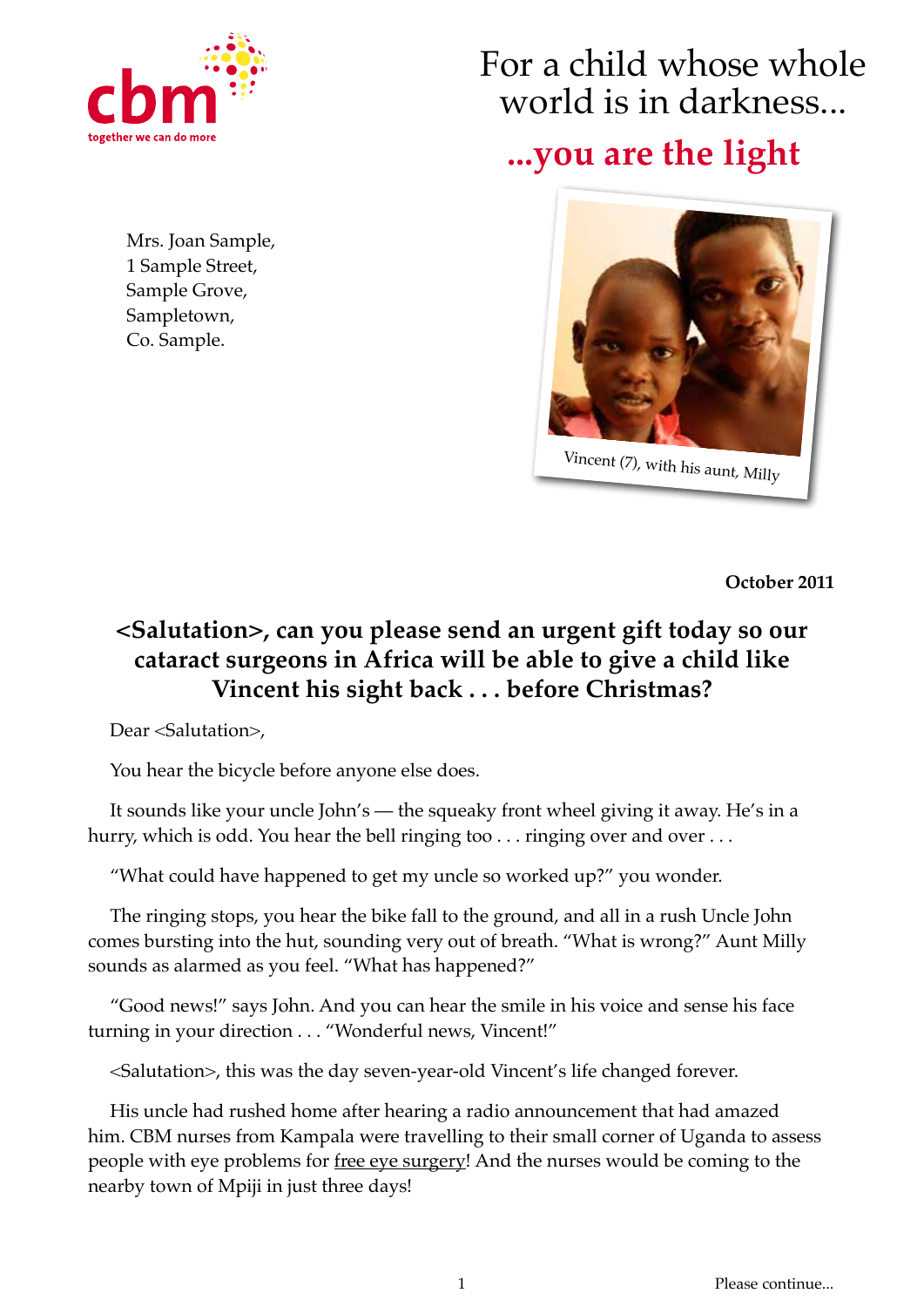Three days later Vincent and John made the hour-long journey to Mpiji — with Vincent balancing on the handlebars all the way. At the eye clinic CBM nurses examined his eyes. "Bilateral Cataracts," they told them.

"And we can help him. With surgery . . . Vincent will see again!"

Can you imagine, <Salutation>?

This must have seemed like a miracle to John and Vincent.

But you know, though it might have seemed miraculous, the truth is that it was all thanks to the compassion and generosity of people just like you.

People who gave to CBM so that a child could have a cataract operation . . . and see again. That's the powerful gift you hold in your hand today.

And through your kindness, <Salutation>, another child who is blind could see again before Christmas —if you can send a generous gift of  $\epsilon$ <Ask1> <towards/to cover > the cost of their cataract surgery.

The world was a dark and colourless place for Vincent for so long. He was born with bilateral cataracts — cataracts in both eyes. He would have been able to see at first, but as he grew, his vision worsened . . . and the world began to disappear.

When he first came to our eye clinic in Mpiji, he had only the bare minimum of sight left in just one eye. So poor that if he pressed it up close to a photograph, he could only see blurry shapes and shadows, and that was all.

He's also known far too much sadness for one so young.

Tragically, he lost both his parents to HIV/AIDS. First his mam. Then his dad. He now lives in the poor and remote village of Kikogo with his uncle John, his aunt Milly and Milly's two children — Peter, who is 6, and Letitia who is 2.

John and Milly do their best to look after Vincent, but they are very, very poor.

They earn a living working on the small farms of other people in their village and together make just €49 a year. Can you imagine a family of five trying to survive on that?

As you can probably imagine — they had never heard of cataracts and didn't know why Vincent had gone blind.

And even if they had known, I'm sure you can see that they would never have been able to afford to take Vincent to see an eye doctor.

 $\leq$ Salutation $>$ ... the truth is we see so many children like Vincent in the regions where we work. Children trapped in a terrible cycle of poverty and blindness. The only way to release them from this trap, the only way to give them hope . . . is through cataract surgery.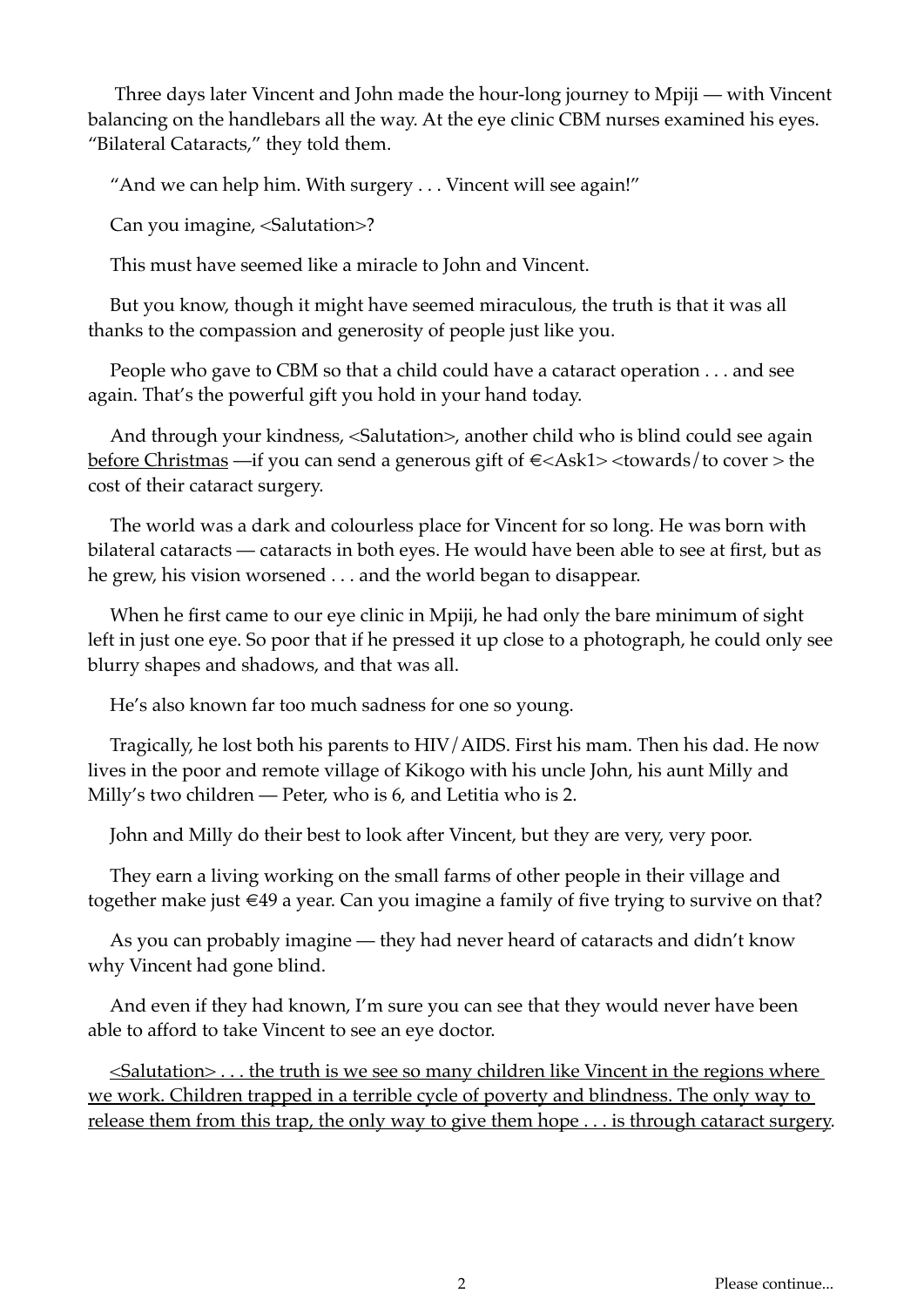It's a simple 20-minute procedure to replace the damaged lenses of a child like Vincent with special artificial 'Intraocular lenses'. But it's not cheap, <Salutation>.

In fact, the total cost for a child who needs bilateral cataract surgery is  $\in$ 120.

But the important thing is this . . . the more money we can raise, the more children we can help.

Not just with the surgery itself, but also with essential follow up care, and the provision of specially produced glasses, which many children like Vincent need after their surgery for long- or short-sightedness.

And that's why your support today is so, so important <Salutation>.

 $\leq$ Because, with a generous gift of  $\in$  $\leq$ Ask1 $>$  today, you can make a life-changing contribution to the cost of cataract surgery for a child just like Vincent.>

 When we met Vincent, he had stopped going to school, and he couldn't read or write. He was a very sad, reserved and lonely boy.

None of the other children in the village would play with him. And many of them teased him.

Can you imagine how miserable this must have been for a child who had lost both his parents, and his eyesight?

A child who could hear the beautiful singing of the birds in the trees — but had no idea what a bird looked like. Who loved to hear his aunt Milly laugh, but had never seen her smile.

But then came the miracle . . .

After seeing the CBM nurses in Mpiji, Vincent was scheduled for surgery at Mengo Hospital in Kampala, the capital of Uganda.

Within days they made the journey to Kampala — a big adventure for a small boy. And this time it was in style. Not on the handlebars of his

uncle's bike, but by public bus, all paid for by kind CBM supporters like you.

The operation went perfectly — and the very next day Vincent's bandages came off. It's hard for you and I to picture what that first bright and colourful glimpse of the world must have been like for Vincent.

But I'm sure it was magnificent.

This is a little of what his uncle remembers . . .

"When the doctors removed the bandages, it seemed he was in pain. But he could see! For us, it